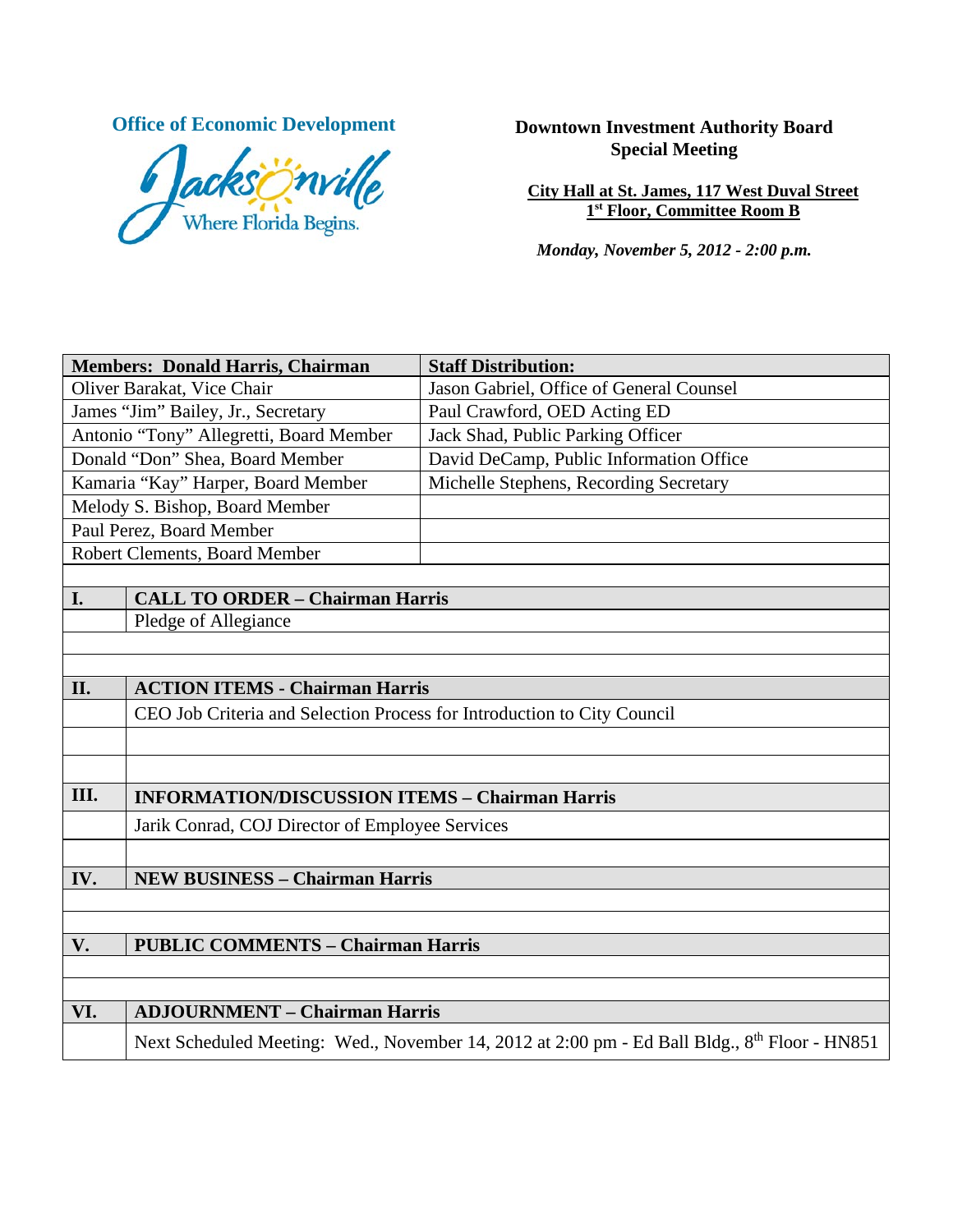

**Office of Economic Development Downtown Investment Authority (DIA) Board**

**City Hall at St. James, 117 West Duval Street First Floor, Committee Room B**

*Special Meeting Monday, November 5, 2012 – 2:00 p.m.*

### *MEETING* **MINUTES**

**Board Members Present:** Chairman D. Harris, D. Shea, J. Bailey, K. Harper, M. Bishop, O. Barakat, and P. Perez

**Board Members Excused:** R. Clements and T. Allegretti

**Attendees:** Jason Gabriel, Office of General Counsel; Paul Crawford, OED Acting ED; Eric Lindstrom; and Michelle Stephens, Recording Secretary

**Council Members Present:** Lori Boyer, District 5; Belinda Peeples for Clay Yarborough District 1

## **I. CALL TO ORDER**

Chairman Harris called the meeting to order at approximately 2:10 p.m.

Chairman Harris introduced Mr. Jarik Conrad, COJ Director of Employee Services. Mr. Conrad was asked to attend the meeting following discussion of the board at its October 30, 2012 CEO Search Committee Meeting where it was suggested that the city may already have a contract with a firm to conduct the CEO search.

Mr. Conrad advised that the city rarely uses an executive search firm for positions within the city adding that it does not appear that the city has a current relationship/contract in place already, but that he is checking with the city's Procurement Department to be sure. He advised that a new contract would require going through the procurement process adding that the procurement process can take a couple of months.

He commented that he is exploring the option of piggy backing on contracts that other independent authorities are using such as JEA, JTA, school board, etc. He thinks there may be a provision that will allow the city to piggy back.

The following were relative comments from the board:

• Inquired about the procurement process.

Mr. Conrad suggested that Greg Pease, Chief of Procurement could better review the procurement process with the board. He then briefly reviewed the RFP process.

• Asked how long it would be for Mr. Conrad to confirm the piggy back option.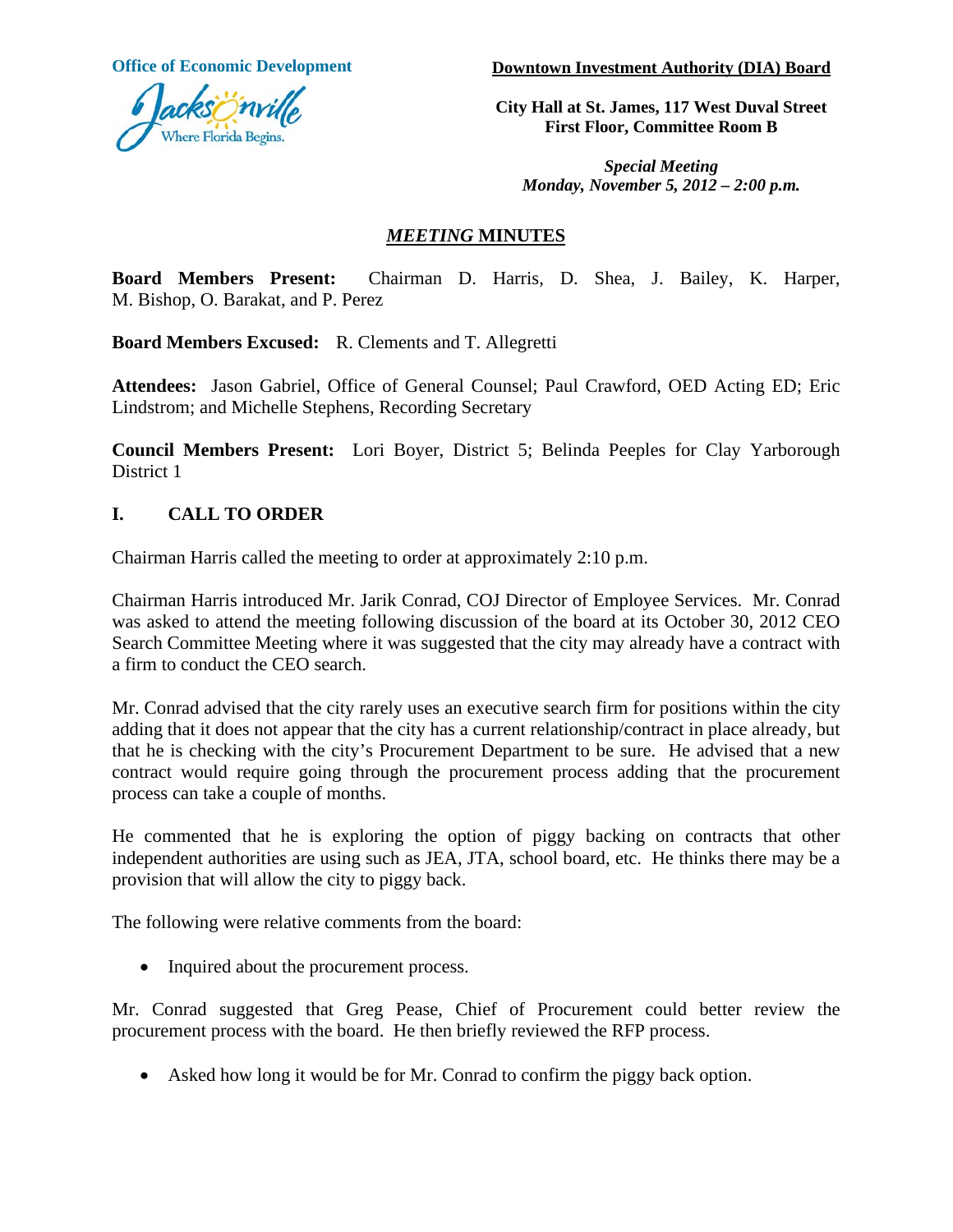Downtown Investment Authority (DIA) November 5, 2012 Page 2 of 6

Mr. Conrad replied that he could find out today, or in the next few days, adding that Greg Pease has been contacted and he is also exploring what kind of relations are currently in place that the city may be able to piggy back on.

- Would like to avoid a three month process to be able to begin the search adding that end of December would be ideal to start the search.
- Commented that the school board, JTA, and JEA have all hired within the last six months asking what process they used if they did not use search firms or outside consultants to assist them.
- Asked if hypothetically the school board has a contract with a firm and JTA has a contract with a different firm what the DIA's process would be to select one firm from the two options.

Mr. Conrad replied that he is not sure, but that they probably went through a similar RFP process and selected a firm through the proper channels. Board member Shea advised that the school board and JTA did use outside firms. Between Mr. Conrad and Mr. Gabriel they will explore the piggy back option and report back to the board at its regularly scheduled November 14, 2012 DIA meeting, if not sooner.

## **II. ACTION ITEMS**

## CEO JOB CRITERIA AND SELECTION PROCESS FOR INTRODUCTION TO CITY COUNCIL

Board member Shea advised that the goal of today's meeting was to arrive at a set of criteria for submittal to City Council which will guide the search for an executive director.

The board reviewed the draft DIA President and CEO position criteria that was distributed to the board on Friday, November 2, 2012.

The following were relative comments from the board that will be integrated into the draft document the board worked with, and as included below. The board's suggested revisions are noted in red, bold and underline.

- Add reference to "riverfront" to the fourth bullet under urban visioning.
- Referencing bullet four under urban visioning the word "downtown" asked if it was the intent of the board to mean knowledge of Jacksonville's downtown, or an ideal downtown. The board concurred with ideal downtown not specific to Jacksonville.
- Referencing the first paragraph, last sentence, "The CEO will establish the strategic direction of the DIA" questioned if the intent was to give the CEO full control of the strategy, but rather would do so with input from the DIA board. Suggested adding "with approval of the Board, the CEO will establish the strategic direction of the DIA."
- Referencing the first paragraph last sentence, "the CEO will establish." Suggested adding "With the approval of the Board, the CEO will "guide" versus establish. Another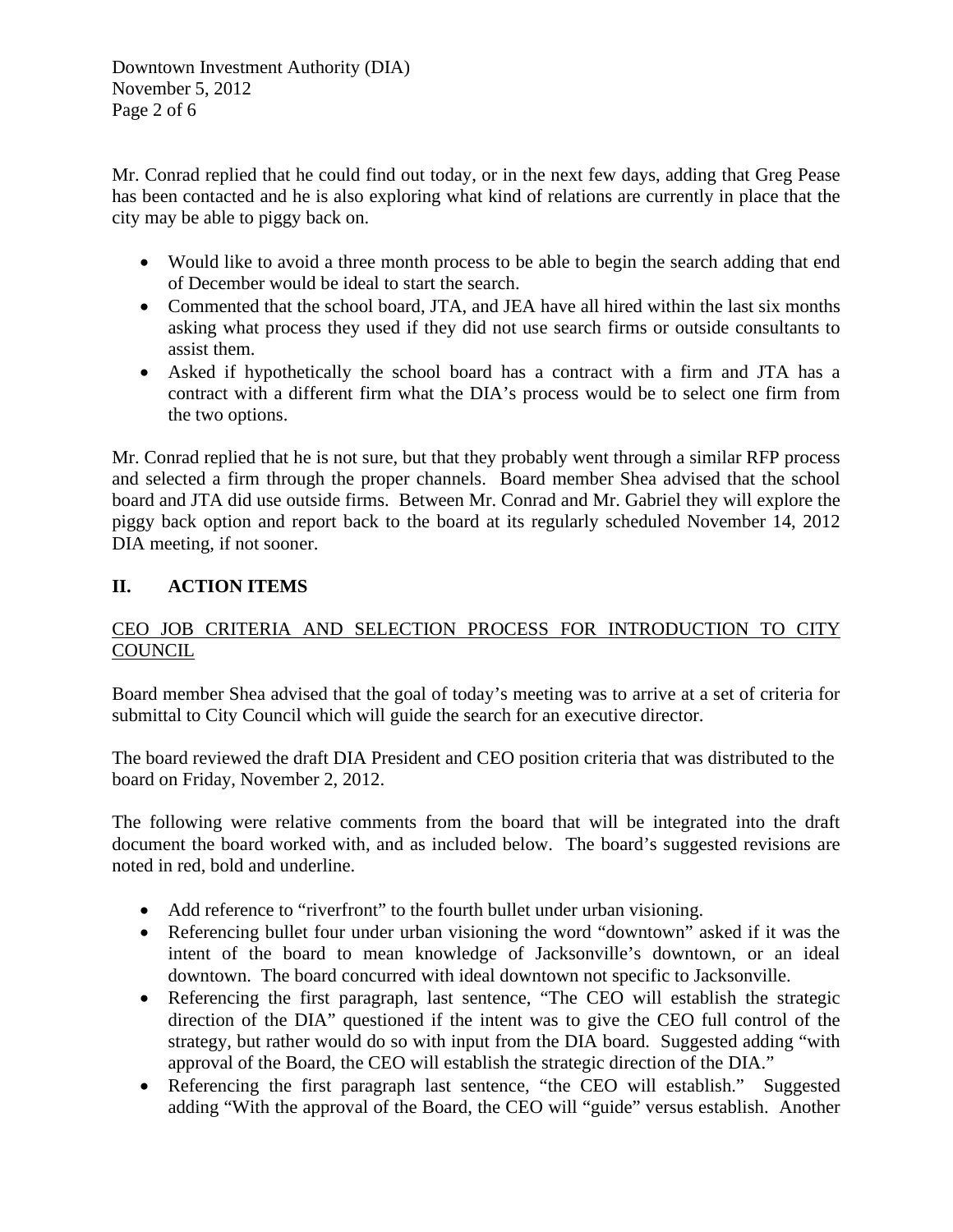suggestion was to use "execute" versus establish. The revision reads, "In concert with the board, the CEO will execute the strategic direction…"

- Commented that it is the Board's job to provide the policy and the Executive Director to execute.
- Referencing the first paragraph last sentence, commented that the only word that needs to change in the sentence is "execute" versus establish. "The CEO will execute the strategic direction of the DIA."
- Regarding skills, suggested adding strong negotiation skills, or strong negotiator. Under downtown development, third bullet, revise to read "Demonstrate strong negotiation skills" versus experience.
- Add a line to Urban Visioning section...to address riverfront development. This could be word-smithed to make a more general statement. "To develop an overall urban framework for the development of the central riverfront which would capitalize on the major public investment." "Have the skill set to develop and recommend mixed usage for the Riverfront that guarantees city investment will create sustainable development on the most valued by our community."
- Suggested inserting a bullet after the fourth bullet Riverfront development.
- Commented that most of what is listed in the bullets are skill sets asking if overall key competencies, or qualities that we want the individual to have that speaks to their style or character such as, goal driven; visionary; positive can do approach; creative out of the box thinker. While implied in some of the bullets, thinks that if we really look for a type of person that embodies these characteristics we ought to state it and be obvious about it.
- Suggested verbiage could be added as a second paragraph after the first or as a preamble below necessary skills.
- Referenced that "visionary," "creative" drive, and "think outside the box" were mentioned in first two bullets under necessary skills. Suggested the bullets could be enhanced and emphasized.
- Suggested adding a sentence under necessary skills and expertise, "The ideal candidate shall possess a number of personal and professional attributes" (list the bullets), and then proceed to Urban Visioning.

The role of the President & CEO (the CEO) for the Jacksonville Downtown Investment Authority (DIA) is to lead, facilitate, inspire, plan and manage the programs and activities of the organization. The CEO reports to the Board of Directors of the DIA, providing the necessary financial and administrative reporting information and support to enable the Board to make responsible and prudent policy decisions. The CEO is responsible for the day-to-day management of the staff and budget of the DIA. The CEO will **execute** establish the strategic direction of the DIA, and develop and maintain excellent relationships with all downtown and community stakeholders, including elected officials, property owners and developers, business operators, residents, government agencies, and community leaders.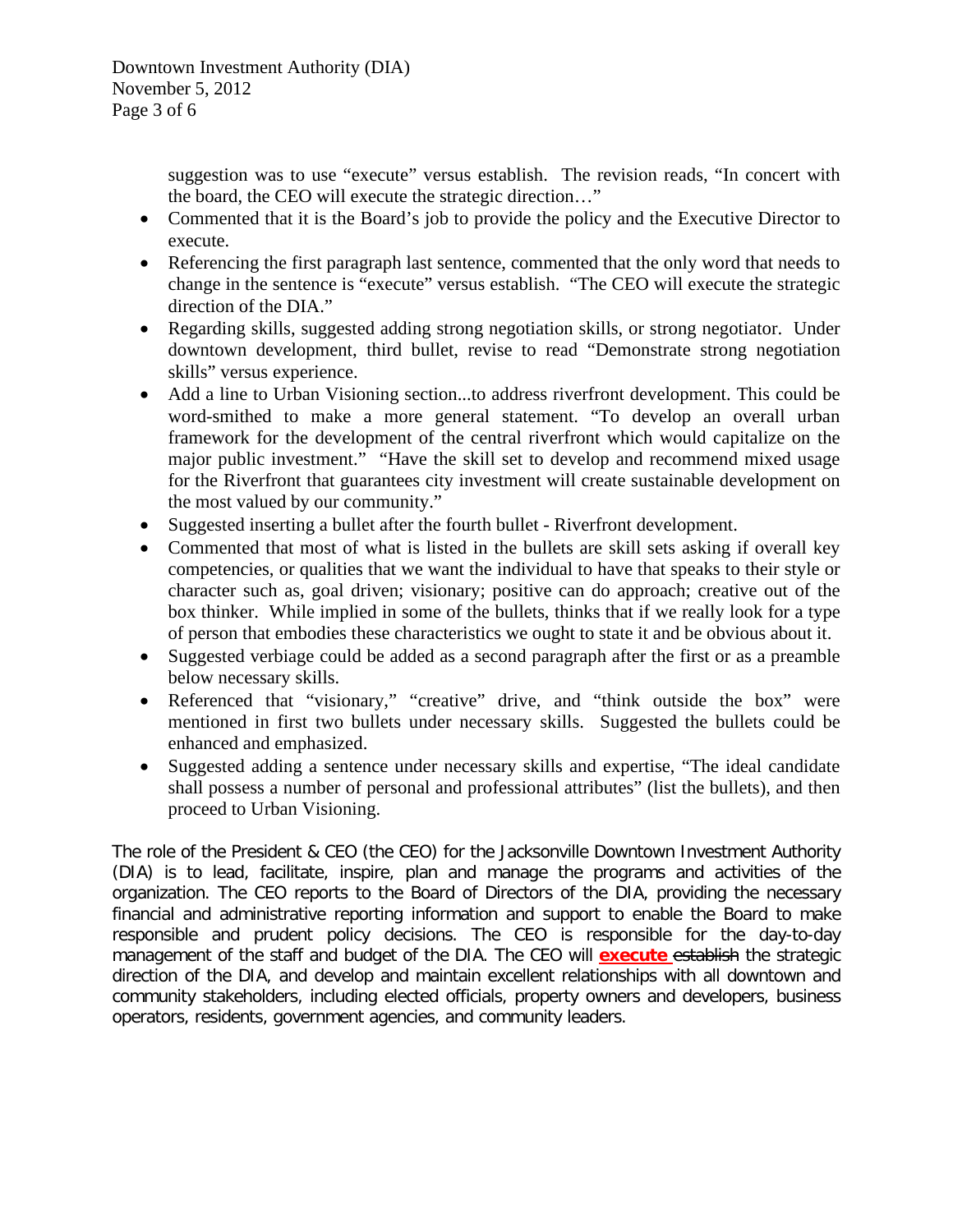Downtown Investment Authority (DIA) November 5, 2012 Page 4 of 6

#### **NECESSARY SKILLS AND EXPERTISE**

**The ideal candidate shall possess the following personal and professional attributes:**

- **goal driven**
- **visionary**
- **positive can do approach**
- **creative out of the box thinker**

#### **Urban Visioning**

- − Demonstrated experience as a visionary with the ability to see beyond the present.
- − Demonstrated creative drive to identify new solutions and think outside the box.
- − Ability to develop and implement Downtown visioning plans.
- − Knowledge of Downtown and community central core development issues to include: community building, neighborhood engagement, transportation oriented development, housing development, **riverfront development, mix use**, and open space/public realm integration.
- − **Riverfront Development**
- − Knowledge of the principles and practices of urban planning to include: design guidelines, zoning, historic preservation and housing.
- Knowledge of the principles required to create urban "life, activity, and sustainable vitality."
- − Proven ability developing and monitoring local, state and federal legislation, programs and proposals; demonstrated experience assessing potential implications and/or organizational opportunities of same.
- − Demonstrated ability to coordinate and communicate organizational positions on local, state and federal issues; ability to facilitate personal contacts between executives and internal and external stakeholders with executive members of local and state governments.
- Proven ability to work with internal stakeholders to identify and solicit government funding opportunities. Demonstrated ability to direct the development of successful government proposals.
- Sense of architectural design and aesthetics, and urban place making.
- − Ability to quickly grasp the history of downtown Jacksonville, and to be able to articulate a vision for Downtown as a center of employment commerce, culture, residence, entertainment, and historic preservation.

#### **Downtown Development**

- Strong economic development credentials with both private sector and government real estate and finance.
- Experience working in collaboration with local and regional economic development organizations.
- − **Demonstrate strong negotiation skills** Experience in packaging deals with prospective investors, developers and business owners.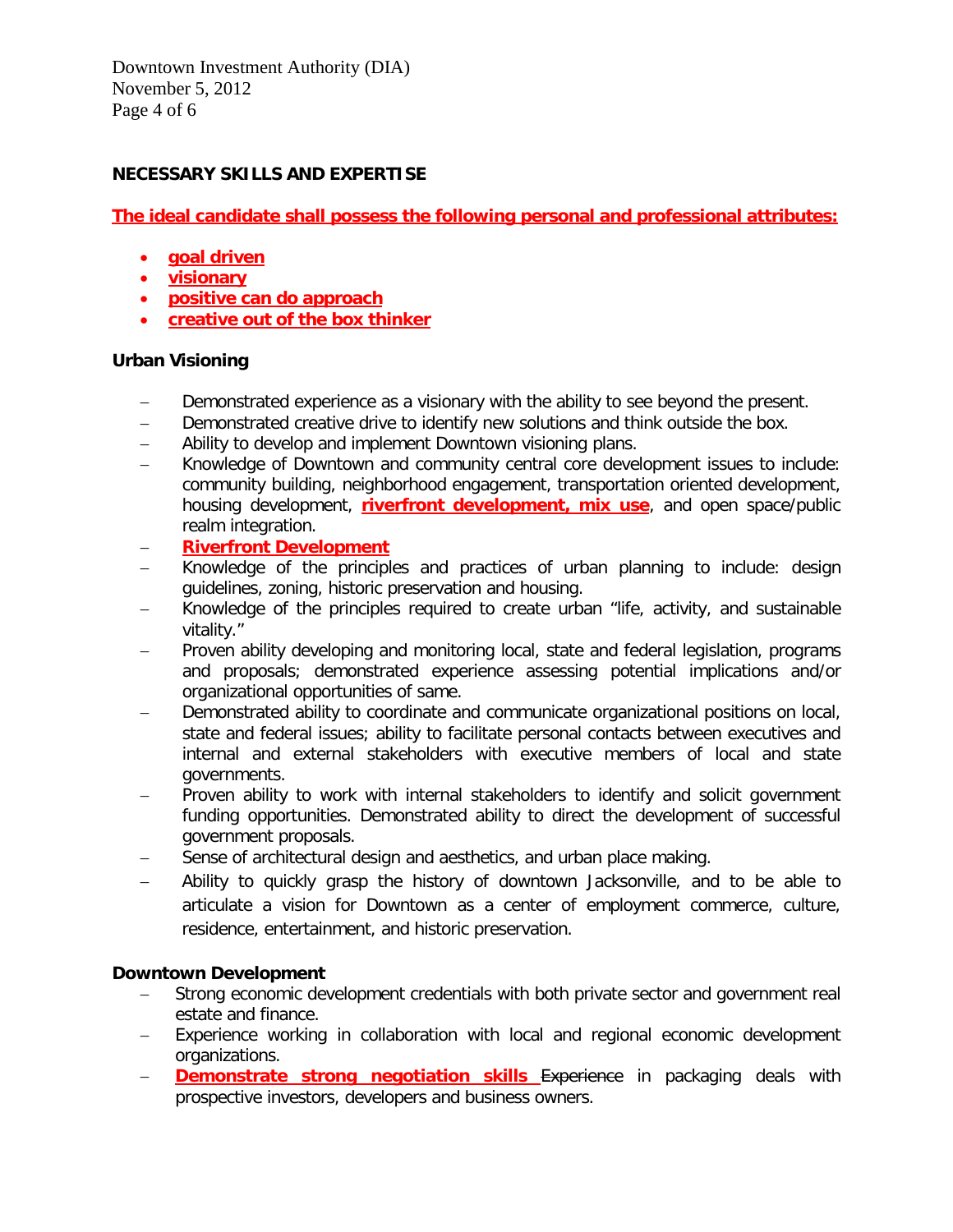Downtown Investment Authority (DIA) November 5, 2012 Page 5 of 6

- − Familiarity with local, state and federal funding resources (tax incentives, etc.) available for deal making.
- − Knowledge of, and experience in, leading successful Downtown development initiatives.
- − Expertise in crafting public/private partnerships.
- − Strong understanding of urban design principles as they relate to central business district characteristics.
- − Ability to manage projects in a manner consistent with their stated objective(s).
- − Ability to prepare and make comprehensive presentations.
- − Ability to research and answer complex questions.
- − History and proven track record of influencing diverse organizational stakeholders with regard to coordinated strategic planning, branding, and unified tactical implementation

#### **Government Relations**

- − -Proven ability developing and monitoring local, state and federal legislation, programs and proposals; demonstrated experience assessing potential implications and/or organizational opportunities of same.
- − -Demonstrated ability to coordinate and communicate organizational positions on local, state and federal issues; ability to facilitate personal contacts between executives and internal and external stakeholders with executive members of local government and state government.
- − -Ability to establish and maintain effective working relationships with civic leaders, other City officials and the general public

#### **Education & Experience**

A minimum of 8-10 years of progressively responsible experience in downtown redevelopment or similar capacity, of which at least four years of which should be in a supervisory or consulting roles, or an equivalent combination of training and experience.

Possession of a bachelor's degree in a related field such as city planning, real estate, the social sciences, finance, architecture, urban design, public administration, etc. Strong preference for a master's degree in a related discipline.

Board member Shea recommended a motion to adopt the modified criteria from today's meeting and to further instruct him to work with Mr. Gabriel to solidify the modified criteria for introduction to City Council as an attachment to the resolution prepared by Mr. Gabriel.

**A MOTION WAS MADE BY BOARD MEMBER PEREZ AND SECONDED BY BOARD MEMBER BISHOP TO ADOPT THE MODIFIED CRITERIA FROM TODAY'S MEETING AND TO FURTHER INSTRUCT BOARD MEMBER SHEA TO WORK WITH MR. GABRIEL TO SOLIDFY THE MODIFIED CRITERIA FOR INTRODUCTION TO CITY COUNCIL AS AN ATTACHMENT TO THE RESOLUTION (COPY ATTACHED). THE MOTION PASSED UNANIMOUSLY 7/0/0.**